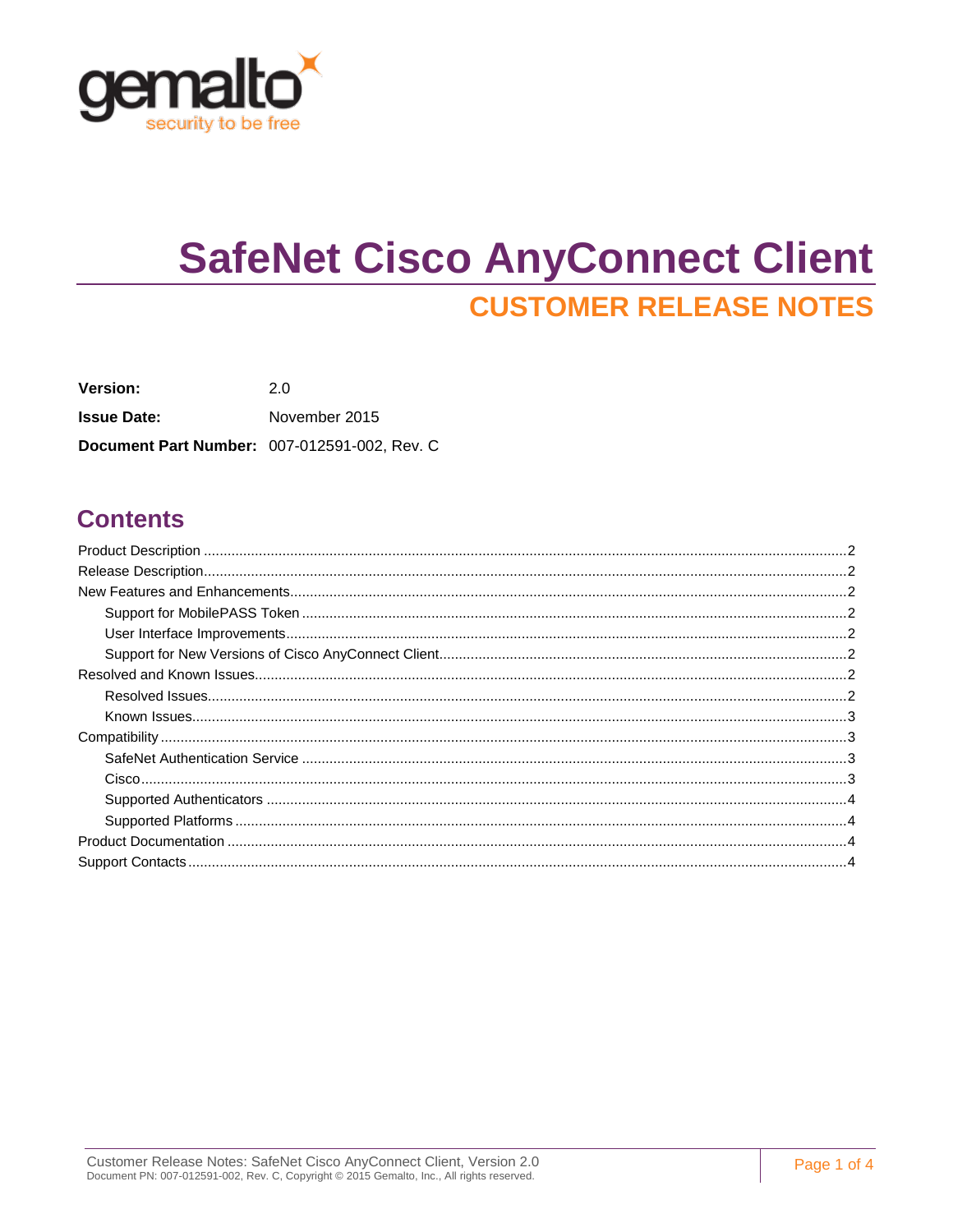# <span id="page-1-0"></span>**Product Description**

Cisco AnyConnect Secure Mobility provides a comprehensive, highly secure enterprise mobility solution.

Cisco ASA (Adaptive Security Appliance) user authentication requires that a user provide a correct user name and password to log on successfully. The SafeNet Authentication Service Cisco AnyConnect Agent enables users to use this logon mechanism with strong authentication by adding a requirement to provide a one-time password (OTP) generated by a SafeNet Authentication Service token.

# <span id="page-1-1"></span>**Release Description**

SafeNet Cisco AnyConnect Client 2.0 is a major release. This release includes new features and bug fixes.

# <span id="page-1-2"></span>**New Features and Enhancements**

### <span id="page-1-3"></span>**Support for MobilePASS Token**

With this release, SafeNet Cisco AnyConnect Client now supports direct MobilePASS token-based authentication. SafeNet Cisco AnyConnect Client 2.0 is a major release which moves away from the legacy SafeNet MP-1 authenticator to SafeNet MobilePASS authenticator. That is, now it only supports MobilePASS, and the legacy integration with MP-1 is not supported.

#### <span id="page-1-4"></span>**User Interface Improvements**

With this release, the SafeNet Cisco AnyConnect Client user interface has been improved for better user experience.

### <span id="page-1-5"></span>**Support for New Versions of Cisco AnyConnect Client**

With this release, the SafeNet Cisco AnyConnect Client is compatible with 3.1.x, 4.0.x, and 4.1.x versions of Cisco AnyConnect Client.

## <span id="page-1-6"></span>**Resolved and Known Issues**

#### <span id="page-1-7"></span>**Resolved Issues**

| <b>Issue</b> | <b>Synopsis</b>                                                                                                          |  |
|--------------|--------------------------------------------------------------------------------------------------------------------------|--|
| SASNOI-1     | SafeNet Cisco AnyConnect Client now supports direct MobilePASS token-based<br>authentication.                            |  |
| SASNOI-2     | The SafeNet Cisco AnyConnect Client user interface has been improved for<br>better user experience.                      |  |
| SASNOI-3     | Previously, the Cisco AnyConnect Client versions 3.1.x and 4.x were not<br>supported.                                    |  |
| SASNOI-176   | While installing SafeNet Cisco AnyConnect Client 2.0, installation of Visual C++<br>2010 Redistributable Package failed. |  |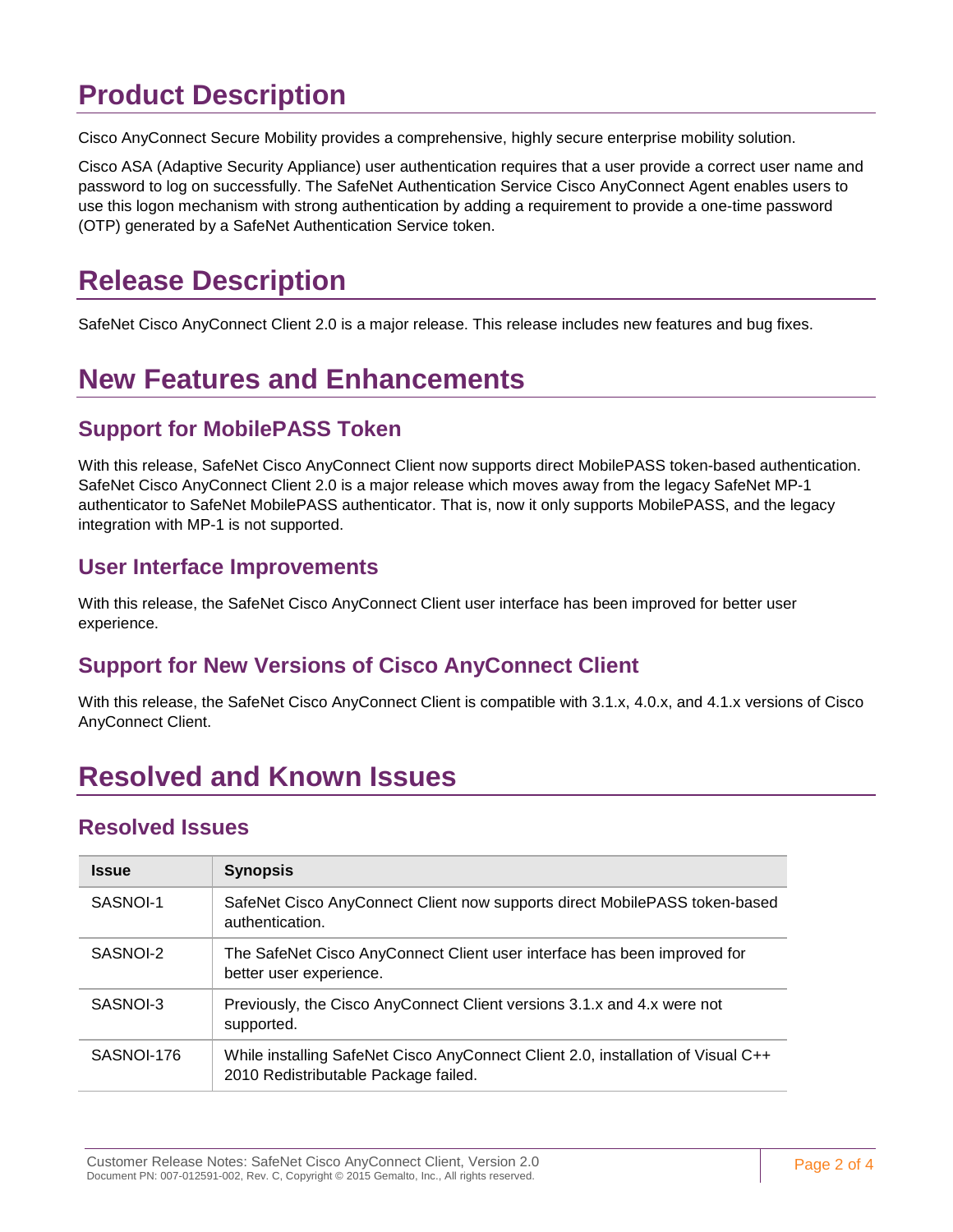| <b>Issue</b> | <b>Synopsis</b>                                                                                                     |
|--------------|---------------------------------------------------------------------------------------------------------------------|
| SASNOI-228   | All the minor versions of the Cisco AnyConnect Client were not supported by the<br>SafeNet Cisco AnyConnect Client. |

#### <span id="page-2-0"></span>**Known Issues**

None

# <span id="page-2-1"></span>**Compatibility**

### <span id="page-2-2"></span>**SafeNet Authentication Service**

- SafeNet Authentication Service Cloud
- SafeNet Authentication Service SPE/PCE Version 3.3.2 and later

### <span id="page-2-3"></span>**Cisco**

- Cisco ASA 5500 series
- ASA 8.3, 9.0
- ADSM 6.3 (1)
- Cisco AnyConnect Client tested
- 2.4
- 2.5
- 3.0
- 3.1
- 3.1.04063
- 3.1.08009
- 3.1.10010
- 3.1.05187
- 3.1.04072
- 3.1.08
- 4.0.00048
- 4.0.00051
- 4.1.02011
- 4.1.00028



**NOTE:** The SafeNet Cisco AnyConnect Client is assumed to work with all minor versions of Cisco AnyConnect Client. However, full compatibility for minor versions of Cisco AnyConnect Client cannot be verified.